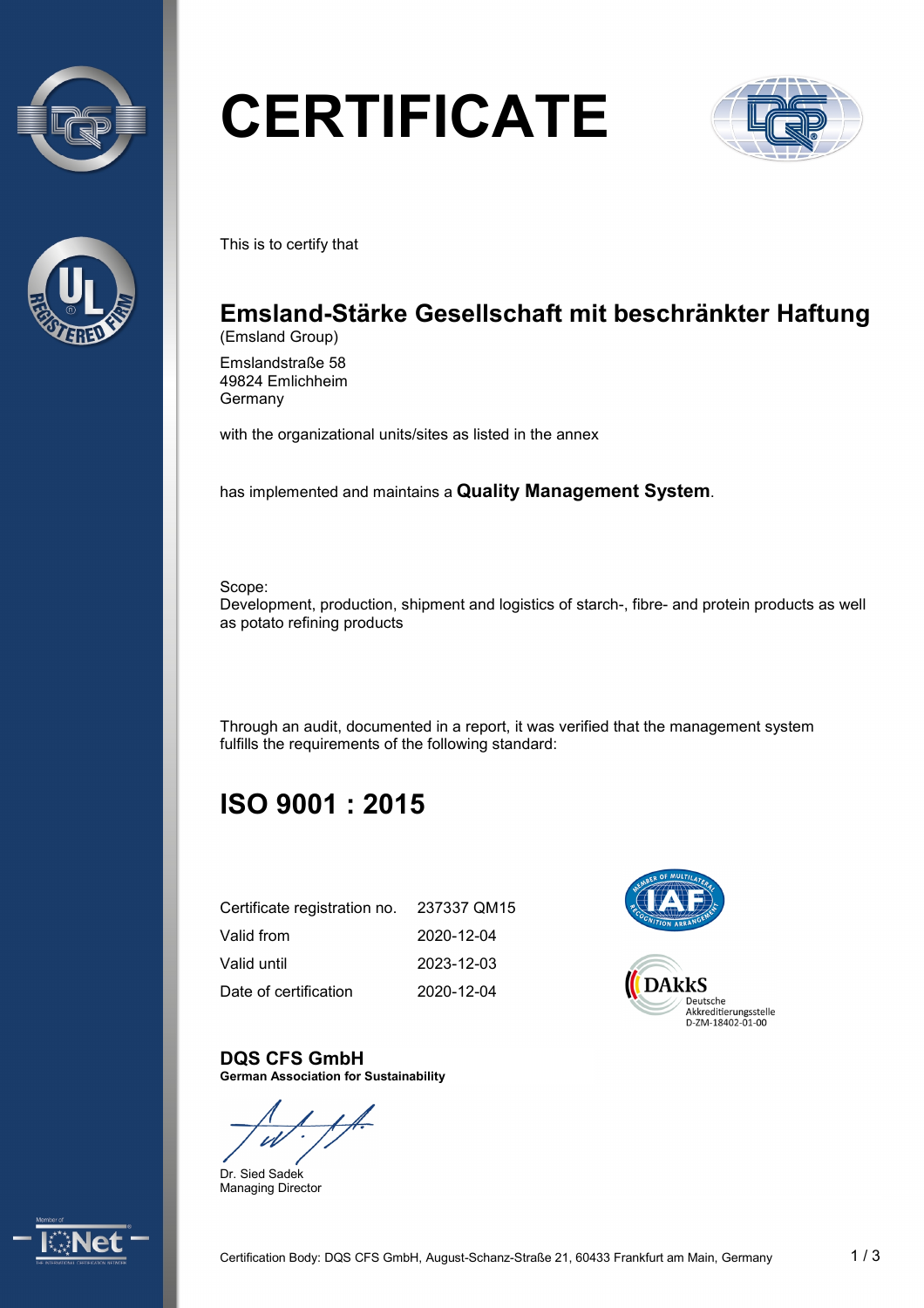



#### **Annex to certificate Registration No. 237337 QM15**

#### **Emsland-Stärke Gesellschaft mit beschränkter Haftung** (Emsland Group)

Emslandstraße 58 49824 Emlichheim Germany

**Location Scope**

**249055 Emsland-Stärke GmbH Werk Kyritz Pritzwalker Straße 10 16866 Kyritz Germany**

**082036 Emsland Food GmbH Werk Wittingen Wunderbütteler Kirchweg 11 29378 Wittingen Germany**

**249057 Emsland-Stärke GmbH Werk Wietzendorf Klein Amerika 29649 Wietzendorf Germany**

**249082 Emsland Food GmbH Werk Cloppenburg Werner-Eckart-Ring 13 49661 Cloppenburg Germany**

**344360 Emsland Stärke GmbH Werk Emlichheim Emslandstraße 58 49824 Emlichheim Germany**

Production of starch-, fibre- and protein products as well as mixtures of raw materials for the food industry

Production of potato granules, incl. by-product small potato parts

Production of potato starch incl. potato pulp and potato protein

Production of potato flakes, incl. by-products small potato parts and potato cooking water

Development, production, shipment and Logistics of starch-, fibre and protein products



This annex (edition: ) is only valid in connection with the above-mentioned certificate. 2/3